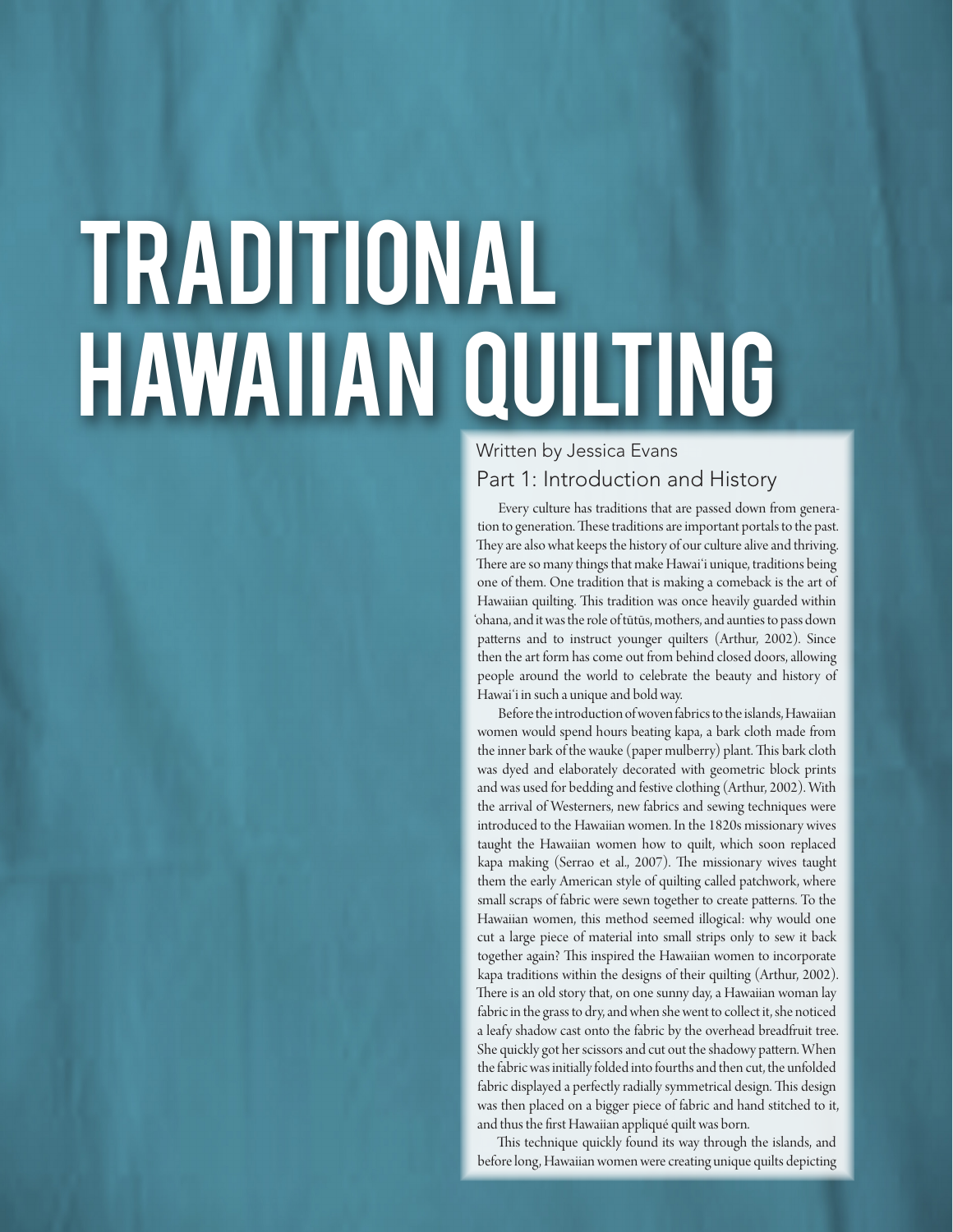the beauty found on each of the islands (Kearns, 2012), looking to their gardens and the ʻāina for inspiration for their designs. It is also very common to see these quilts in only two solid-colored fabrics. The appliqued design was often done in a bright color and attached to a pale-colored background. Red, green, and yellow against a white background were some of the most common color combinations. One of their most defining and unique aspects is how the quilts always showcase such perfect balance and symmetry. This was accomplished by the way in which the women folded and cut the fabric. Traditionally the patterns were cut on the eighth, meaning that the fabric would be folded in half three times (i.e.,  $\frac{1}{2}$  x  $\frac{1}{2}$  x  $\frac{1}{2}$  =  $\frac{1}{8}$ ). When cut and then unfolded, the design would resemble a snowflake. After the symmetrical design was completely stitched onto the background fabric, the quilter would then use an echo stitching around the appliqué, sewing repeating rows that follow the contour of the appliqué out to the very edge of the quilt. This created a rippling wave effect around the central design that is said to represent the ocean waves and currents around the islands (Arthur, 2002).

# *"Every stitch had a meaning and every part of the design had a purpose." -Serrao, 1997*

Not only were traditional Hawaiian quilts created to depict the natural beauty of the islands, but they also served as a way to keep Hawaiian culture and history alive. With the overthrow of the Hawaiian monarchy, the Hawaiian flag was lowered. Fearing that they would never see their flag again and as a sign of silent protest, Hawaiian quilters incorporated their flag along with other symbols of old Hawaiian royalty into their designs (Root, 2001). Examples of this Kuʻu Hae Aloha ("My Beloved Flag") quilt are on display at museums across Oʻahu (Brandon, 1993). These quilts were hidden and kept out of sight in many homes. However, some brave quilters created reversible quilts with the top side being a traditional Hawaiian pattern and on the underside their proudly quilted Hawaiian flag.

*On the surface it has been the evolvement of an entirely unique method of quilting. Underlying, it is the embodiment of the spirit of a people, rich in creativity and sensitivity, who have shared, through this art form, not only their history and personal observations - but also their feelings and sentiments* 

*during a time in their lives, filled with extraordinary change and emotion (Root, 2001).* 

The art of traditional Hawaiian quilting an integral part of Hawaiian history, rich with beauty, balance, and cultural pride. It is important that this unique art is not lost but instead be passed down to the generations to come.

### Part 2: Goal of Lesson Plan

The goal of this lesson is to introduce students to the rich cultural history behind traditional Hawaiian quilting and find practical mathematical applications in this unique art form. Some of the common mathematical concepts that can be found in quilting are measurement, shapes, symmetry, area and perimeter, patterns, fractions, and coordinate plotting. An additional goal of this lesson is the overall growth of the student. A few General Learner Outcomes (GLOs) to focus on while doing this lesson include:

*◊ Self-Directed Learner*: the ability to be responsible for one's own learning;

*◊ Complex Thinker*: the ability to demonstrate critical thinking and problem solving;

*◊ Quality Producer*: the ability to recognize and produce quality performance and quality products (Hawaii State Department of Education, 2012).

In addition, we as teachers must hold ourselves to the highest level of our profession. A lesson incorporating local culture into mathematics can help satisfy state regulated teacher performance standards, such as:

*◊ Standard #2: Learning Differences*: The teacher uses understanding of individual differences and diverse cultures and communities to ensure inclusive learning environments that enable each learner to meet high standards;

*◊ Standard #5: Application of Content*: The teacher understands how to connect concepts and use differing perspectives to engage learners in critical thinking, creativity, and collaborative problem solving related to authentic local and global issues;

*◊ Standard #7: Planning for Instruction*: The teacher plans instruction that supports every student in meeting rigorous learning goals by drawing upon knowledge of content areas, curriculum, cross-disciplinary skills, and pedagogy, as well as knowledge of learners and the community context (Hawaiʻi Teacher Standards Board, 2012).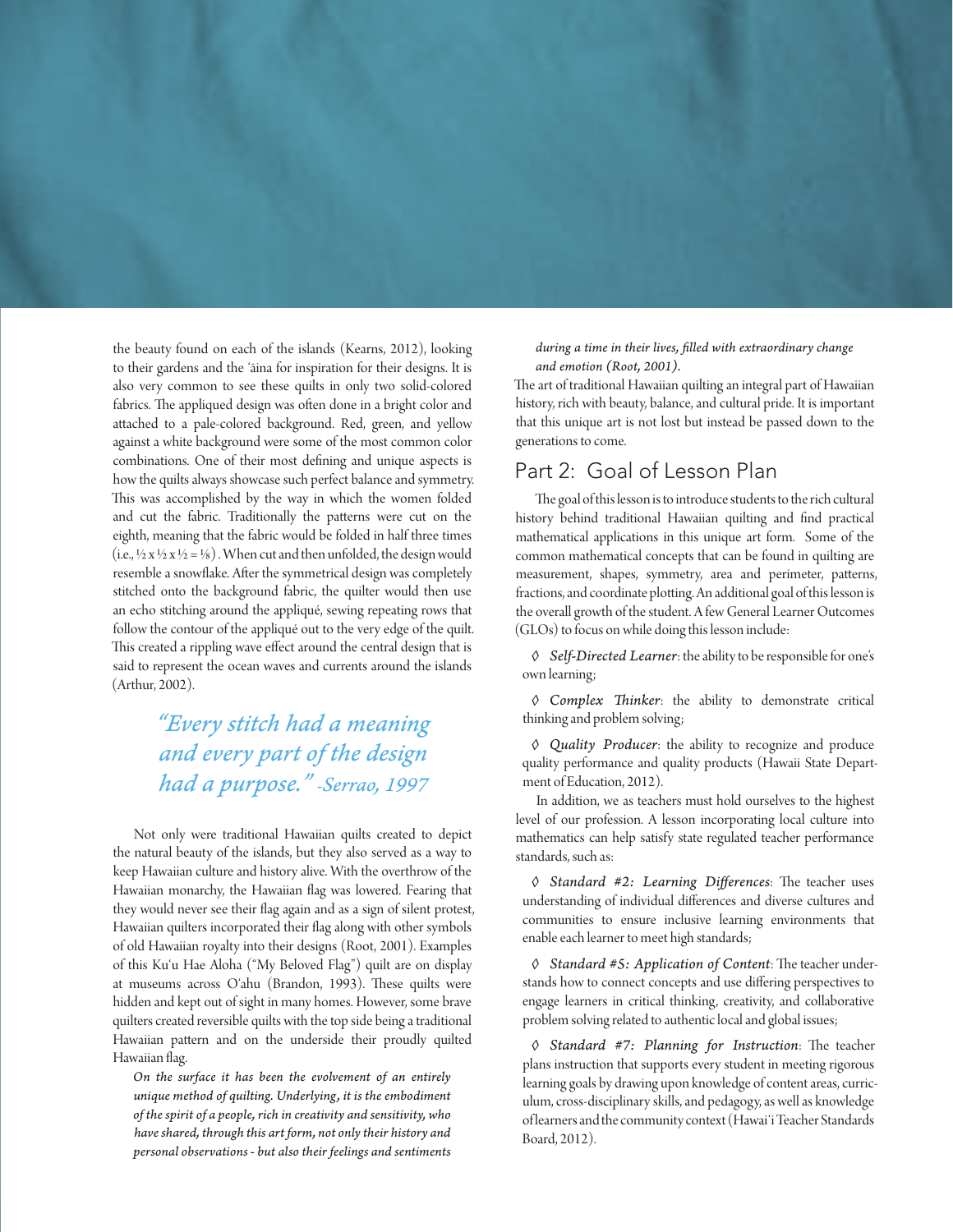# Part 3: Methodology

There are many possible lessons that can incorporate Hawaiian quilting. Here are a few seeds that have the potential to grow into lessons. All of these ideas are based on the Common Core math standards for elementary grades. However, they can be adapted and developed to satisfy secondary standards as well.

#### SHAPES & PATTERNS:

Although very important in the younger elementary grades, these concepts could still serve as fun projects done with older students. Bring a simple Hawaiian quilt into class or have a large picture of one available for students as a reference. Using the simple design of the appliqué, have students use tangrams and/or pattern blocks to recreate part of the design. This gives students great hands-on practice with identifying shapes and exploring shape orientation. It also allows them to see patterns within the quilts. Using these differently-shaped blocks is one way to let children's imaginations run wild while teaching important concepts.

#### MEASUREMENT:

Bring a quilt or two into the classroom for students to see and experience firsthand. Have younger students see and explore the measurable attributes of the quilt (e.g., length and width). Have older students physically measure a quilt or make one of their own using standard and nonstandard measurements. This could also be a way to introduce and practice using area and perimeter. Again, have students work with real quilts to find the amount of fabric needed to make a boarder of the quilt or how large of an area the quilt will cover. Giving them these hands-on opportunities will solidify what they are learning. The possibilities for teaching measurement through quilting are endless!

#### FRACTIONS:

To create a traditional Hawaiian quilt, the fabric must be folded in half (½), and then half again (¼) and half again (½). There are so many different factions that can be seen and used in quilting. Create Hawaiian quilt fraction puzzle cards for students to play with. To make these, take pictures of Hawaiian quilts, or create your own, and cut them into different fractions. The students can then use the cards to practice their fractions by matching the quilt designs. Another idea is to give students pieces of paper to fold and from which to cut out their own designs. Then have the students color and label the appropriate fraction. These can then be hung around the classroom as beautiful decorations and as visual reminders of what the students learned.

#### SYMMETRY:

Symmetry is often the first most prominent mathematical concept when looking at traditional Hawaiian quilts and rightfully so. These quilts were designed to be symmetrical and balanced, therefore giving us a perfect tool to teach symmetry! There are often many lines of symmetry within a single traditional quilt. Show your students pictures of many different quilts (see "Teacher References"), or better yet, take them to the Mission Houses Museum to show them one of the largest collection of Hawaiian quilts. During your visit ask the students to find the number of lines of symmetry in each of the quilts. The paper folding activity is also a great tool for teaching symmetry, and it allows the students to design their own traditional quilt pattern. For a more high-tech version of this, visit "Math is Fun! Symmetry Artist 2" online (within "Teacher References" under "Websites"). Students are able to adjust different variables to create an array of patterns. Using this interactive program, have students create and share their own quilt patterns.

#### TEACHER REFERENCES:

BOOKS - The following offer a wealth of information and have beautiful, large, color pictures.

- *◊ Contemporary Hawaiian Quilting* by Linda Arthur;
- *◊ Hawaiian Quilt Masterpieces* by Robert Shaw;
- *◊ Hawaiian Quilts*, *Tradition and Transition* by Reiko Brandon and Loretta Woodard;
- *◊ The Hawaiian Quilt* by Reiko M. Brandon;
- *◊ The Hawaiian Quilts, the Tradition Continues* by Poakalani Serrao.

STORY BOOK - *Luka's Quilt* by Georgia Guback is a fun and beautifully illustrated children's book -- a great way to lead into the lesson.

WEBSITES - These sites provide history, instruction, pictures, and online teaching tools:

◊ Math Is Fun! Symmetry Artist 2: http://www.mathsisfun. com/geometry/symmetry-artist2.html; and

◊ Quilts Hawaii: http://www.quiltshawaii.com/.